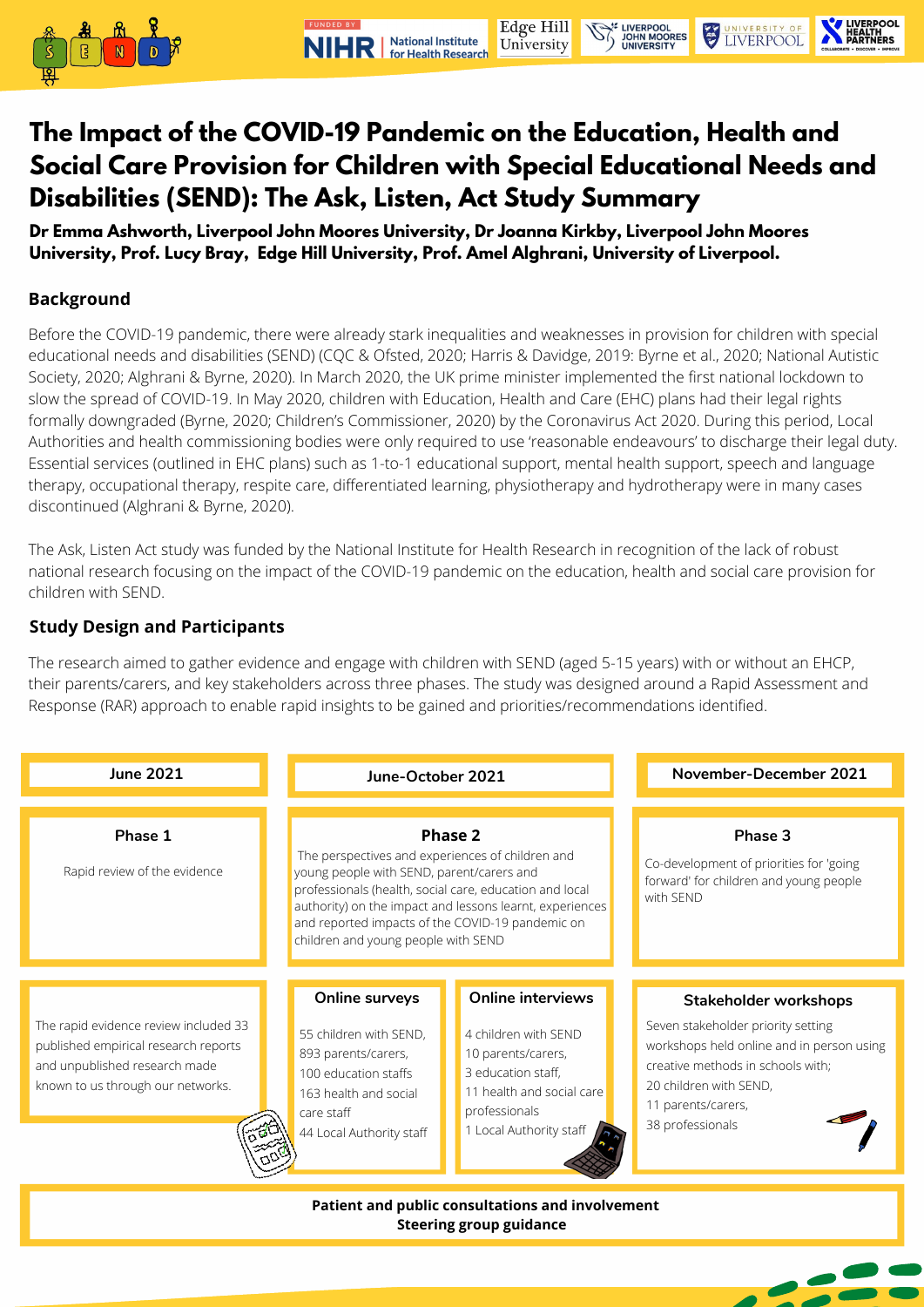# **Phase 2 Findings: Online Surveys and Interviews**

## **Perceptions and Experiences of Children with SEND**

When sharing their views of the pandemic and lockdowns, children with SEND shared mixed views:

Children with SEND told us that lockdowns had been "lonely" and "boring" and they lacked the opportunity to socialise. The lockdowns compounded existing SEND, e.g. children with Attention Deficit Hyperactivity Disorder (ADHD) were unable to do the activities that allowed them to expend their energy, children with Autism Spectrum

condition (ASC) struggled in particular with the change in routine, friendships and for many it exacerbated underlying social and communication difficulties. Children and young people described how lockdowns had negatively impacted their social, emotional and physical development and health.

## **Perceptions and Experiences of Parents/Carers of Children with SEND**

Parents/carers told us that there was already a pre-existing lack of support for their child/ren with SEND, and this was exacerbated during the pandemic. The majority of parents/carers (69%; n=509) reported that the pandemic had a negative impact on their child's education and learning with many parents (89%; n=655) reporting that their child was not able to access face-to-face education throughout the pandemic and that remote learning was not at all effective in meeting their child's needs (46%; n=261).

"I was very lonely. I could not use zoom like other children. cannot see, and the sound is not enough. I could not follow the conversation " (child)

# **Phase 1 Findings: Rapid Evidence Review**

The 33 sources of evidence indicate that children with SEND's education has been adversely affected during the pandemic. Although children with an EHC plan should have been able to attend school, the majority did not, and many were not offered a place in school. Online learning was inaccessible to many children with SEND as work was not differentiated and individually tailored to their needs. In many cases, health and social care provision completely stopped, or moved online, with a negative impact on many children's physical health. Many children with SEND struggled with deteriorating emotional well-being and mental health, for which there was little or no support. With very little respite care available, families of children with SEND have been left exhausted and sometimes in despair. Recommendations from the evidence were orientated around the need for children with SEND to be prioritised in recovery plans moving forward after the pandemic.

35% (n=17) of children chose this emoji.

23% (n=11) of children chose this emoji.

13% (n=6) of children chose this emoji.

"I didn 't really like trying to do the online work because that was just horrendous**…** I feel like it could be massively improved, you kind of have to just try and do it by yourself. That kind of put me off. It was really annoying just trying to Google it... They need to improve it massively, because it' s really inadequate " (child)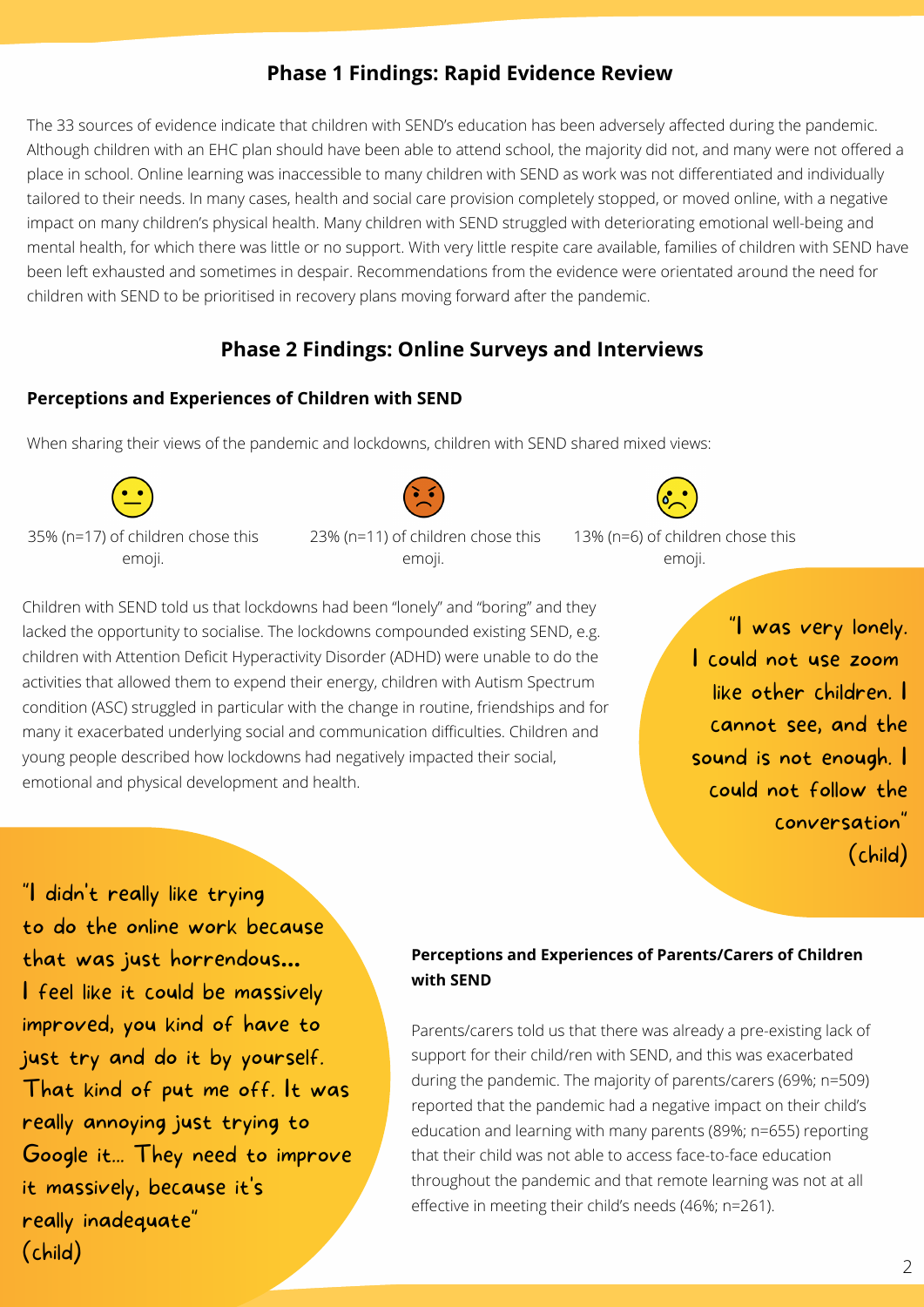

For those children who were learning from home (89%; n=655), the vast majority (89%; n=583) were not given the SENDspecific technology they needed to engage in their learning during the first national lockdown. Children with SEND's access to key therapies was reported as significantly reduced, such as speech and language therapy (pre-COVID: 41% n=88; during lockdown 1%; n=2) and physiotherapy (pre-COVID: 32%, n=66; during lockdown 2%; n=3). Only 6% of parents/carers felt the requirements outlined in their child's EHC plan had been 'completely met'. Parents/carers reported that as a result of the pandemic and lockdowns their child's social skills (71%; n=198), mental health (65%; n=179) ability to interact with others, play (86%; n=441) and make and sustain friendships (69%; n=407) had deteriorated, with many reaching crisis levels. Many of the activities which moved online were not accessible or engaging for children with SEND. When the national lockdowns ended, many parents/carers reported their children as struggling to transition back to education (52%; n=192), with 37% (n=199) reporting no transition support provided. Some (21%; n=121) children stayed at home. However, some parents/carers reported that their child had flourished over lockdown with not having to attend school and not having to socially interact as much.

The majority of the parents (67%; n=582) who responded to the survey identified that their mental health had 'got worse' over the pandemic. Parents discussed a lack of respite and short-breaks and how this impacted on a decline of their own mental health.

#### **Perceptions and Experiences of Education Professionals**

During the first national lockdown (March 2020-July 2020), 58% (n=57) of education professionals had a change in job role and 32% (n=24) of these thought that this role change had a negative impact on their ability to deliver education for pupils with SEND. This change in role and the change to the provision of teaching and learning meant that 40% (n=38) of education professionals reported that they were not able to provide the alternative/specialist resources needed for children with SEND. For those children who had been able to access in-person schooling, small classes were reported as working better for children with SEND.

> 58% of education professionals (n=58) reported that they felt that pupils with SEND had been more negatively affected by the pandemic than pupils without SEND, and 58% (n=58) reported that in the last year they had seen an increase in the number of children with SEND needing mental health/wellbeing support. The challenges throughout the pandemic had resulted in professionals reporting an increased number of requests for SEND support/assessments (77%; n=77), and an increased number of safeguarding concerns for children with SEND (62%; n=62).

> Many education professionals provided examples of how they had worked over and above to try and support children with SEND despite the restrictions and constraints of the pandemic.

"It was very difficult, and we had some very dark times with his violent behaviour and anxiety that was mostly aimed at me when I got home**…** The anger and the violence escalated a lot, so I had a black eye, and we had a lot of breakages at home and things like that because I

> suppose he couldn 't vent his stress anywhere else because we were at home all the time " (parent)

**"**One autistic child with an EHCP found lockdown and the changes very difficult and this resulted in poor attendance changing to school refusal. The break in the pattern coming to school exacerbated the problem.**"** (education staff)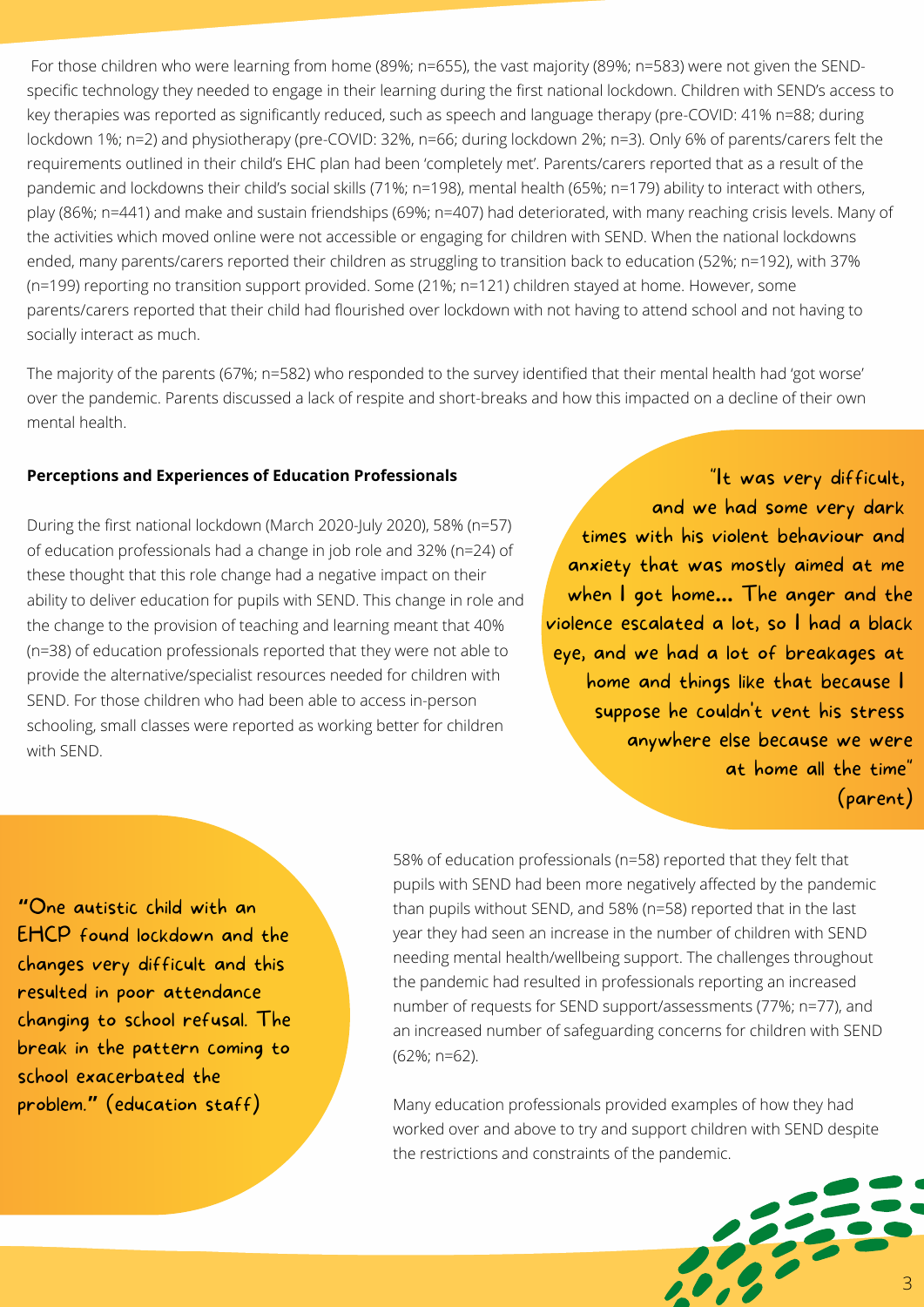

#### **Perceptions and Experiences of Health & Social Care Professionals**

During the initial stages of the pandemic (March 2020-July 2020), most health and social care professionals (77%; n=125) reported that the quality of their service provision was worse than before the COVID pandemic, and 72% (n=117) reported that there had been more requests for support, resources and provision from their service.

Professionals reported that the services that support children with SEND were prevented from operating and that guidelines were unclear, inconsistent, and rapidly changing. Professionals identified challenges in being able to work directly with children and raised concerns about safeguarding and social care provision. Professionals told us about increased demand for services, increased waiting lists, staff shortages, and increased workload and burnout. Despite many challenges, professionals described working creatively around restrictions to try and maintain support to families in crisis.

Some professionals also commented on the accessibility of remote support and how online working had facilitated improved interagency collaboration.

The pandemic has impacted on requests and completions of EHCPs for children with SEND. 65% (n=22) of Local Authority staff reported an increase in requests to their Local Authority for EHCP assessments since March 2020, and 40% (n=14) reported that fewer EHCP assessments were completed in the statutory timeframe, in comparison to the previous year. Whilst many professionals reported that EHCP annual reviews moved online (49%; n=19), compared to pre-pandemic, there was still a reported delay in annual reviews of EHCPs being conducted (28%; n=11).

Local Authority professionals also reported an increase in requests for the provision of services for children with SEND and their families since March 2020, including an increase in requests for educational support (59%; n=19), respite and short breaks (49%; n=16), health care support (40%; n=13), social care support (47%; n=15) and play and recreation (22%; n=7). 47% (n=50) reported that waiting lists were 'significantly longer' or 'slightly longer'.

Our referral rate has increased, on average from the year previous by 167%**…** There**'**s such long waiting lists now**…** It was like that before Covid, but Covid made it worse. So I' ve got families who are waiting just for an initial appointment with a paediatrician who can be waiting three, four years**…** and the whole process can end up taking you another two or three years on top of that**"** (professional)

The majority of Local Authority professionals (89%; n=39) reported including all children with EHCPs in their definition of 'vulnerable' during the first national lockdown, meaning they were allowed to continue attending school. 68% (n=30) of those Local Authority staff reported that an individual risk assessment had been used to help determine if a child was 'vulnerable'. 23% (n=9) reported that schools were allowed to decide which children were deemed 'vulnerable' and 14% (n=6) stated the Local Authority decided.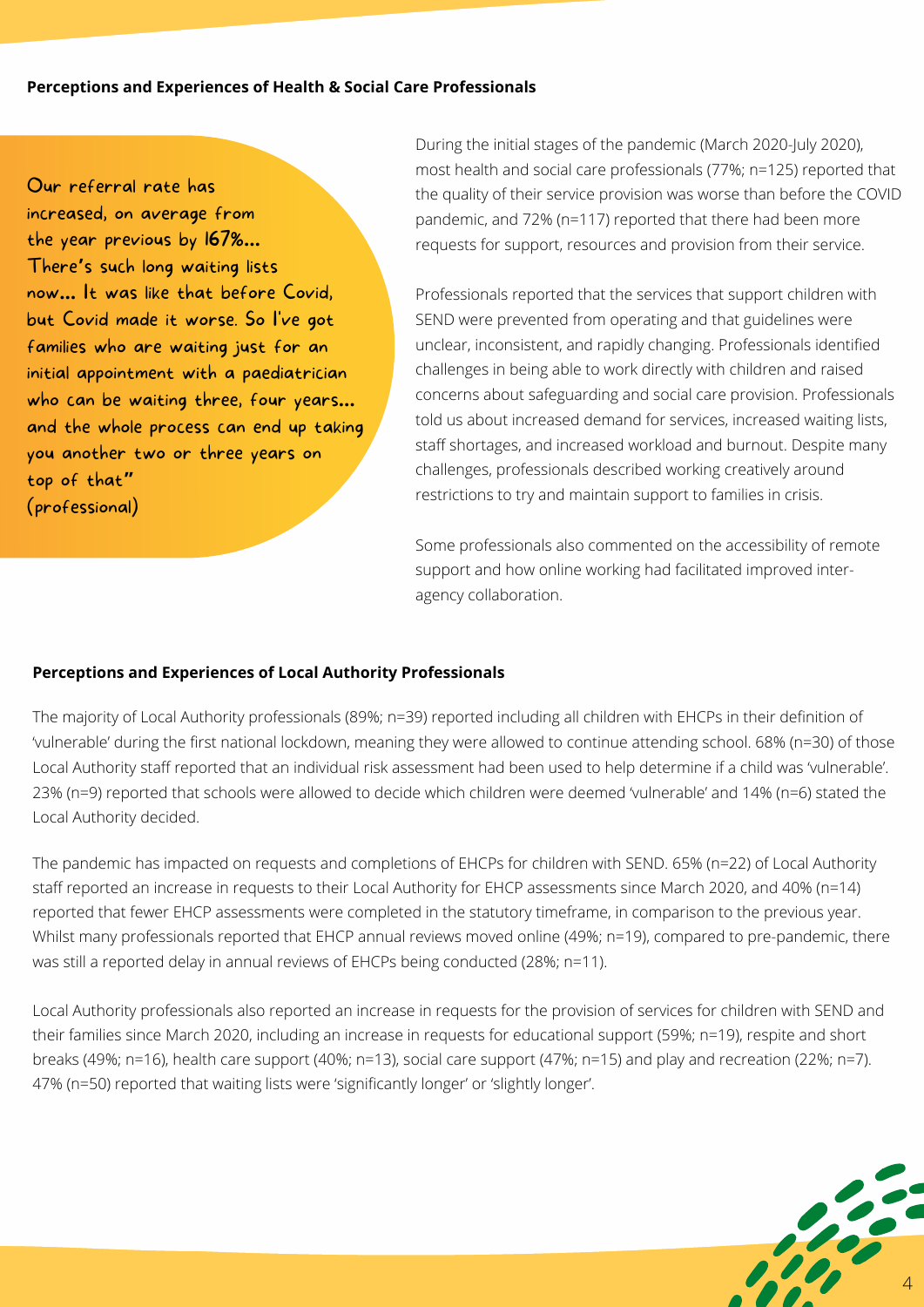

**My right to play, socialise, have fun and be part of my community**



**My right to support for my social, emotional well-being and mental health**



**My right to flexibility, choice and support so I can feel safe, belong and learn in school**



**My right to health and social care services and therapies in order for me to stay healthy**



**My right to support for my parents/carers and my family**

The detailed priorities for policy and practice within each of the five themes are outlined in a separate [document.](https://www.ljmu.ac.uk/~/media/files/ljmu/research/centres-and-institutes/rcbb/priorities.pdf?la=en)

#### **Conclusion**

The needs and rights of children with SEND were not given due consideration during the pandemic. The health and social care services, clubs and activities that support children with SEND were prevented from running face-to-face, and most children could not go to school during lockdown. Online appointments and remote learning were not deemed to be a sufficient alternative for most. Children with SEND were bored and lonely, their mental health declined, and their social, emotional and physical development was negatively impacted. Parents/carers of children with SEND received little respite or support and consequently their mental health also declined. Professionals encountered many more families of children with SEND in crisis and had increased concerns over safeguarding. There has been an increase in demand for services, longer waiting lists, staff shortages, and burnout among staff who support children with SEND.





## **Phase 3: Workshop Findings and Development of the Priorities**

The priorities for policy and practice from this study were co-developed via an iterative and flexible approach, and through extensive engagement with children with SEND, parent/carers and professionals. The online surveys administered in phase 2 asked all respondents to identify key priorities to help mitigate the impact of the COVID pandemic on children with SEND. These priorities were then themed, refined and developed through each of the seven facilitated workshops. The priorities are framed by a rights-based approach according to the United Nations Convention on the Rights of the Child (1989) and are aligned under five themes:-